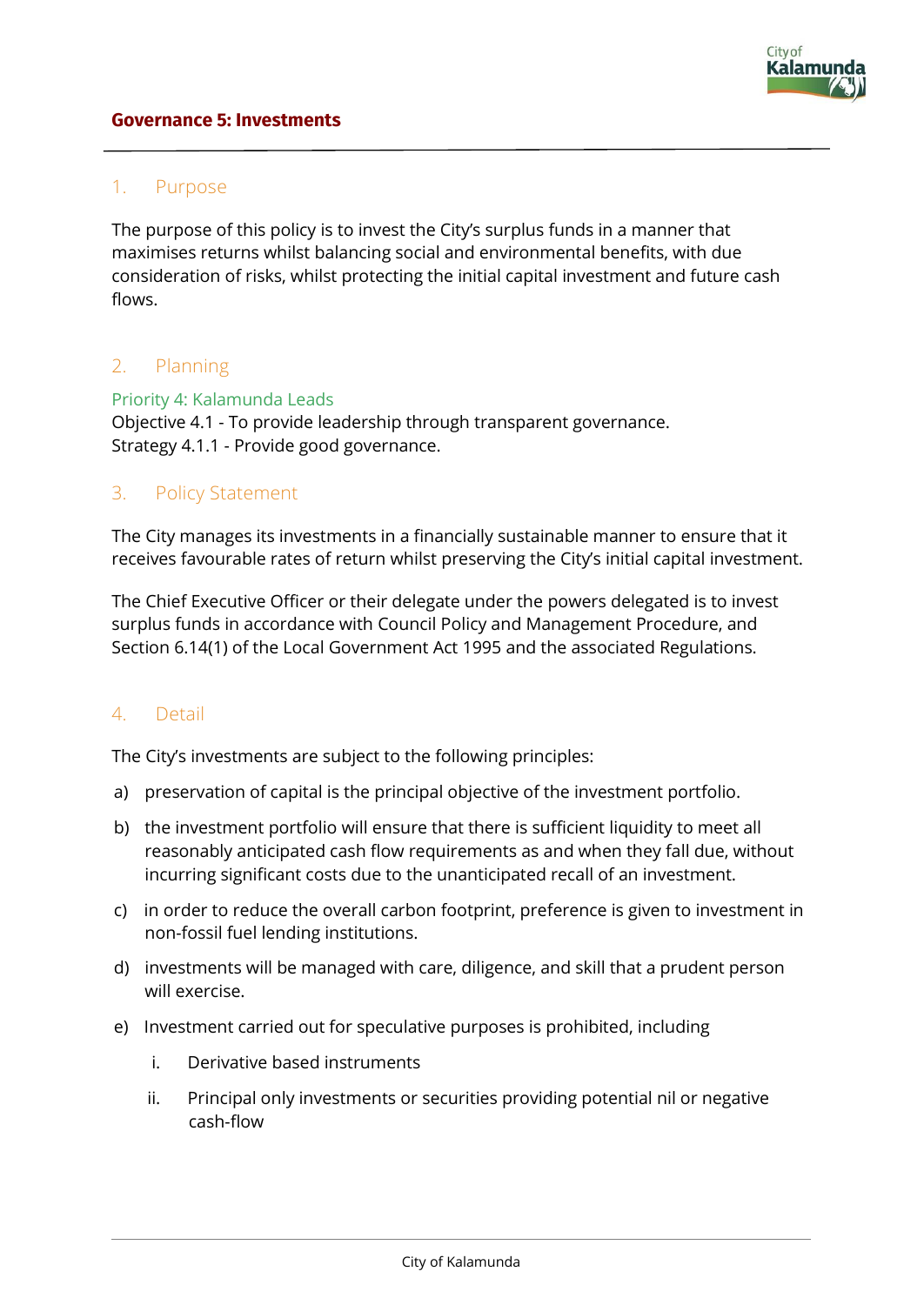- iii. Standalone securities issued that have underlying futures, options, forward contracts and swaps of any kind
- iv. Cryptocurrency
- v. That Council's investment in any one institution is limited to a maximum of:
	- A. 30% of the total investment portfolio where the amount in any one institution exceeds.
	- B. If the amount of \$200,000 or less is placed in any one institution, the 30% spread may not apply
- vi. Funds invested are required to be in Australian currency

In investing its surplus funds, the City ensures that:

- f) funds surplus to immediate requirements may be placed in any of the following authorised deposit taking institutions (ADI's), being licensed banks as defined under the Banking Act 1995, for a period not exceeding 12 months:
	- i. Western Australian Treasury Corporation
	- ii. Australian and New Zealand Banking Group
	- iii. National Australian Bank
	- iv. Westpac
	- v. Commonwealth Bank
	- vi. IMB Ltd
	- vii. St George Bank Ltd
	- viii. Bendigo Bank
	- ix. ING Bank Australia Limited
	- x. Suncorp Bank
	- xi. Bank of Queensland
	- xii. CitiBank

The Banks as listed in clause 3a) may be amended by Council from time to time.

## 5. Community Consultation

This Policy is not required to be subject to community consultation.

#### 6. Governance

The Investment Portfolio schedule shall be presented monthly to Councillors as part of the Monthly Financial Statements Report.